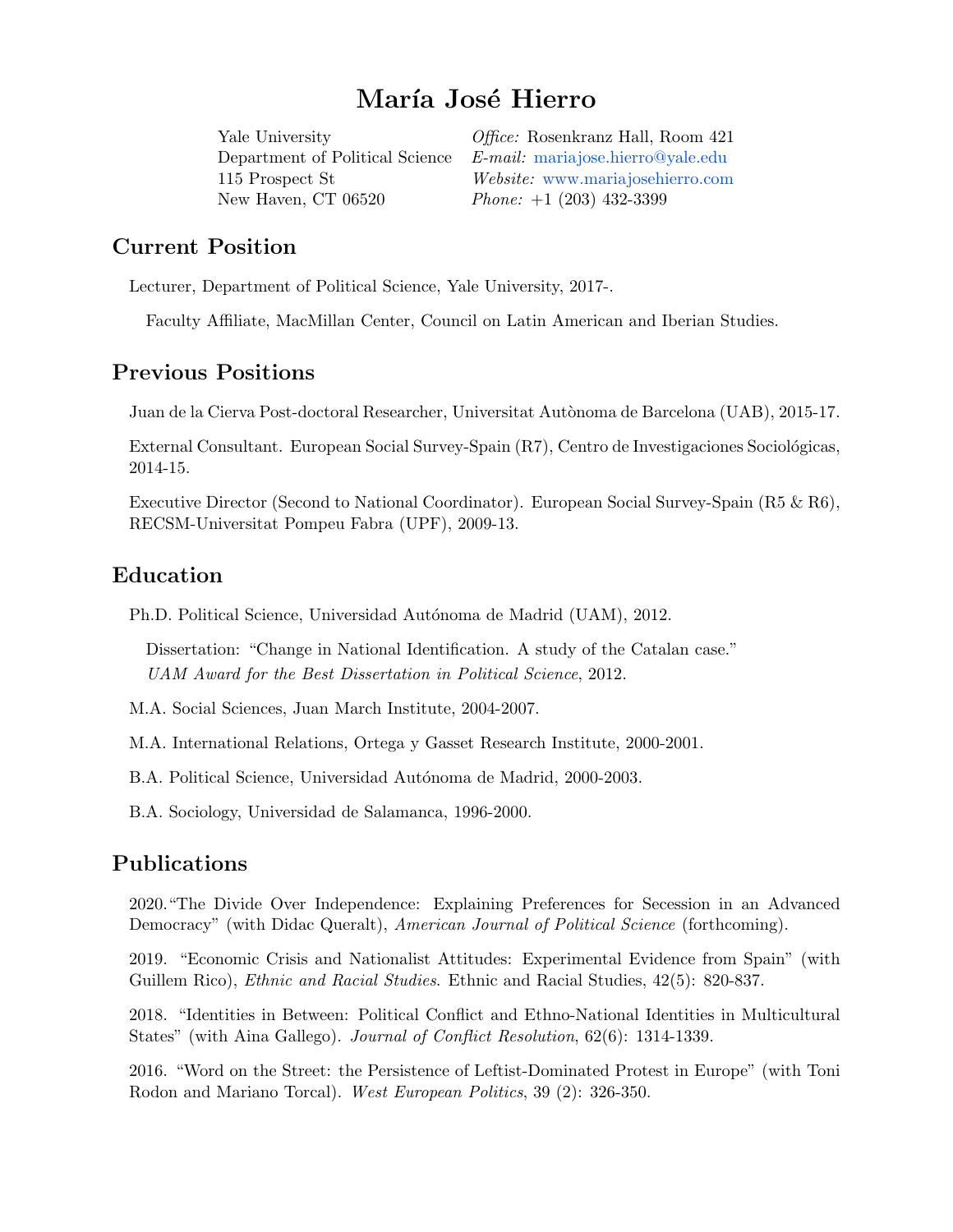2016. "Podemos and Ciudadanos Shake Up the Spanish Party System. The 2015 Local and Regional Elections in Spain" (with Toni Rodon). South European Society and Politics, 21(3): 339-357.

2015. "Crafting Identities in a Multinational Context. Evidence from Catalonia", Nations and Nationalism, 21 (3): 461-482.

# Chapters in Books

2020. "National and Regional Identities" in Ignacio Lago and Diego Muro (eds.) Oxford Handbook of Spanish Politics. Oxford: Oxford University Press.

2011. "España en las Urnas: Territorialización del Voto y Movilización de la Identidad Nacional Española en las Elecciones de 2008" (with Eduard Bonet and Santiago Pérez-Nievas) in José Ramón Montero and Ignacio Lago (eds.) *Elecciones Generales 2008*. Madrid: CIS.

# Review of Books

2020. Review of "Partitions. A Transnational History of Twentieth-Century Territorial Separatism." Edited by Arie M. Dubnov and Laura Robson. Stanford, Stanford University Press, 2019, in Ethnic and Racial Studies. First Published June 2, 2020.

2018. Review of "Metaphors of Spain: Representations of Spanish National Identity in the Twentieth Century." Edited by Javier Moreno-Luzón and Xosé M. Nuñez-Seixas. New York, Oxford. Berghahn Books, 2017, in Bulletin for Spanish and Portuguese Historical Studies, 43(1), Article 25.

# Work in progress

Is My Nation Cool Enough? National Identification in Difficult Economic Times. The Enemy Within? A Test of the Diversionary Theory of Nationalism.

# Fellowships, Grants and Awards

Research Grant (\$8,250). MacMillan Center for International and Area Studies, 2018.

Research Grant  $(\epsilon 6,000)$ . Centro de Investigaciones Sociológicas, Madrid, 2013.

Dissertation Research Grant  $(\text{\textsterling}10,000)$ . Fundació Jaume Bofill, Barcelona, 2009-2010.

CaixaBank Pre-Doctoral Fellowship. Fundación la Caixa. Yale University, 2007-2009.

Juan March Institute Pre-Doctoral Fellowship. Fundación Juan March, 2004-2008.

National Award of Academic Excellence in Political Science. Undergraduate Studies, Ministerio de Educación y Ciencia, 2003.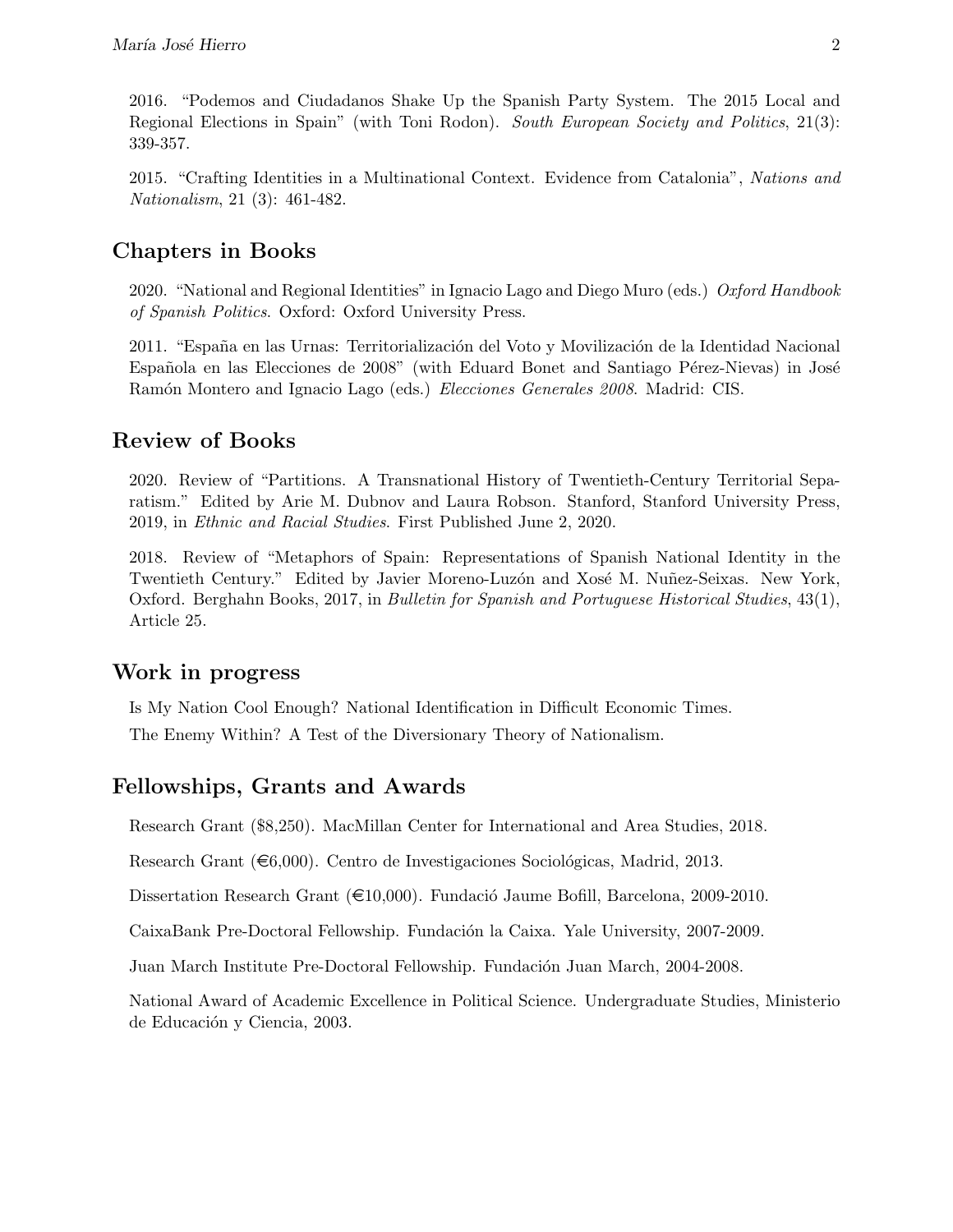### Invited Talks

Universitat de Barcelona. Barcelona, July 2020 (postponed - COVID-19) Center for Comparative & International Studies. Zürich, March 2020 (postponed - COVID-19) CLAIS Colloquia series. Yale, September 26, 2018. Universitat Autònoma de Barcelona. Barcelona, Juny 25, 2018

### Selected Seminars and Workshops

Spanish Stata Users Group Meeting. Barcelona, October 20, 2016. Barcelona-Gothenburg Workshop on Experimental Political Science. Barcelona, May 4 -3, 2016. Workshop: The Politics of Identity Adoption and Change. IBEI. Barcelona, October 13, 2014. Change in Political Attitudes: Panels and Experiments. UAB. Barcelona, June 7-8, 2012. Nationalism & Conflict: Interdisciplinary Methodological Approaches. Warsaw, Dec 10-15, 2012.

# **Conferences**

APSA Annual Meeting. Boston, 2018 EPSA General Conference. Vienna, 2018; Brussels, 2016; Edimburgh, 2014; Barcelona, 2013. Conference of Doctores Miembro and IC3JM Research Fellows. Madrid, 2016. International Conference of Europeanist. CES. Paris, 2015. Congreso de la AECPA. Sevilla, 2013 International ESS Conference. Cyprus, 2012. IPSA World Congress. Madrid, 2012.

# Teaching Training

Poorvu Summer Course Support, July 2020. Yale Summer Institute on Course (Re)Design, May 22 - 24, 2018. Faculty Teaching Academy, Poorvu Center for Teaching and Learning, Yale University, Fall 2017.

### Teaching Experience

#### Yale University

The Politics of Ethnic and National Identity. 2018, 2019. Political Protests. 2018, 2019. Introduction to Research Design. 2017, 2018. Contemporary Spanish Politics. 2017, 2018, 2019. The Senior Colloquium. 2020.